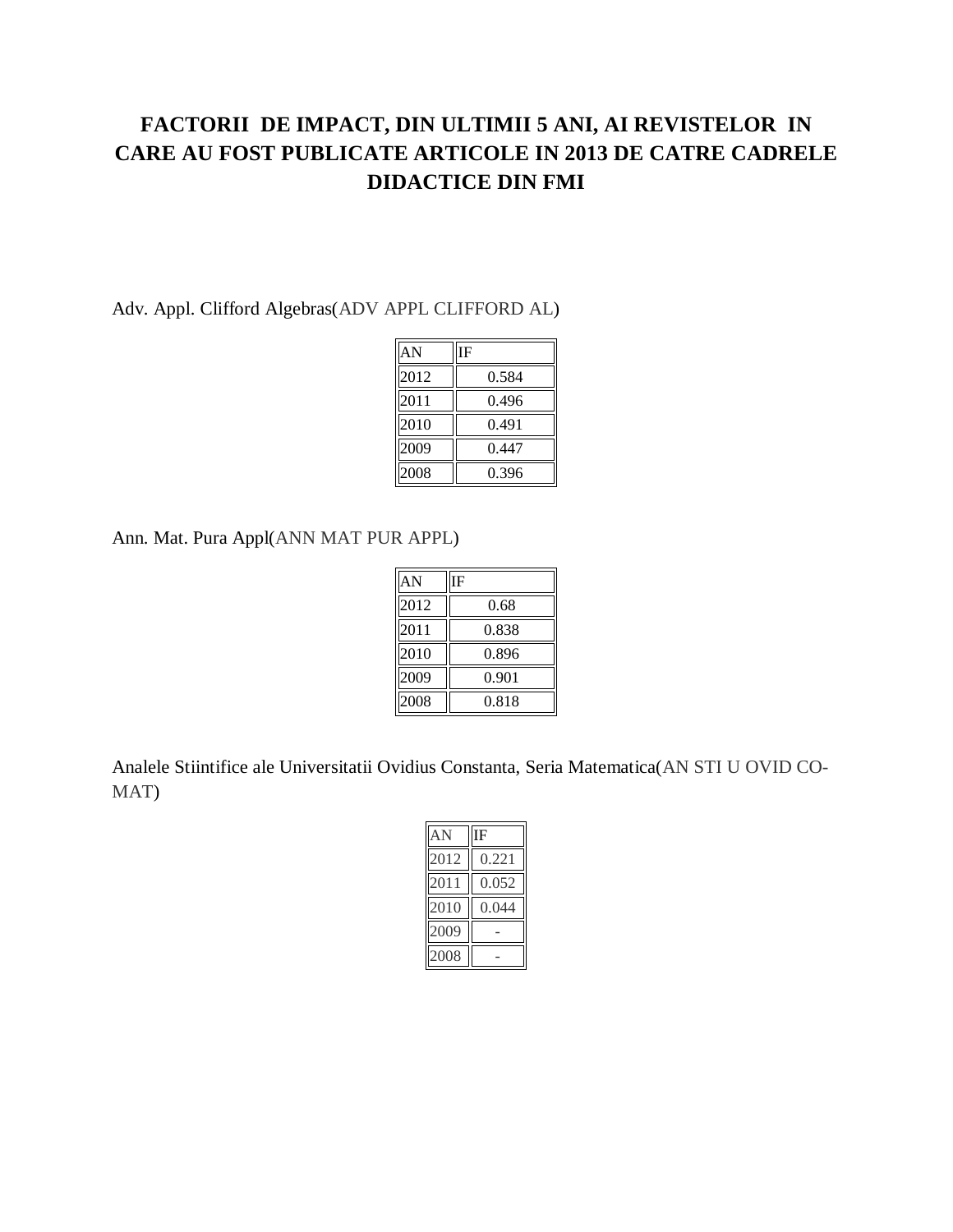#### APPLIED MATHEMATICS AND COMPUTATION (APPL MATH COMPUT)

| AN   | IF    |
|------|-------|
| 2012 | 1.349 |
| 2011 | 1.317 |
| 2010 | .534  |
| 2009 | 124   |
| 2008 | 0.961 |

#### APPL MATH INFORM SCI(APPL MATH INFORM SCI)

| AN   | ΙF    |
|------|-------|
| 2012 | 0.731 |
| 2011 | 0.508 |
| 2010 | 0.642 |
| 2009 |       |
| 2008 |       |

#### BIT Numer. Math(BIT)

| AN   | ΙF    |
|------|-------|
| 2012 | 0.977 |
| 2011 | 0.724 |
| 2010 | 0.821 |
| 2009 | 0.648 |
| 2008 | 0.902 |

Bull. Korean Math. Soc(B KOREAN MATH SOC)

| AN   | ΙF    |
|------|-------|
| 2012 | 0.388 |
| 2011 | 0.244 |
| 2010 | 0.37  |
| 2009 | 0.272 |
| 2008 |       |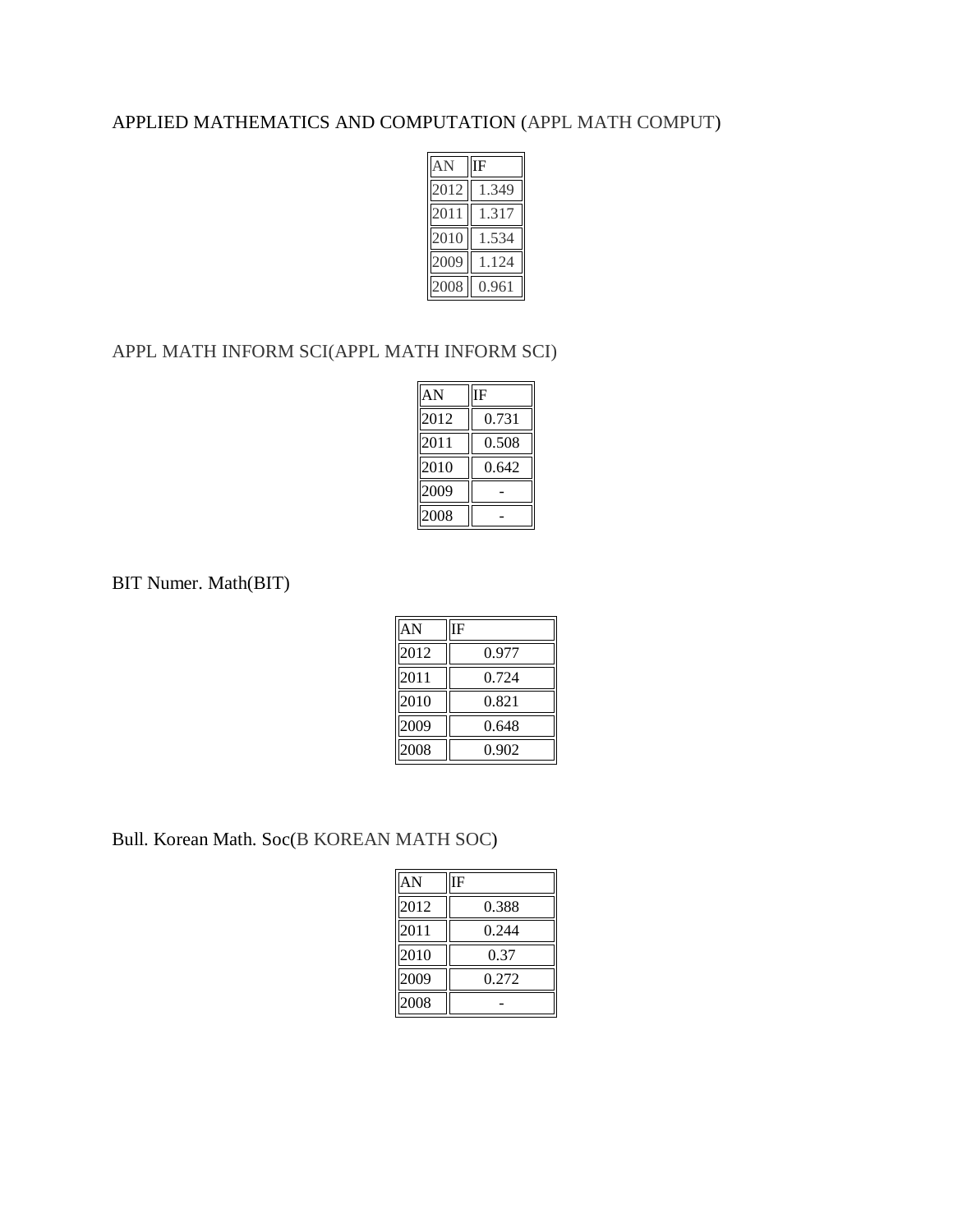#### Carpathian J. of Mathematics(CARPATHIAN J MATH)

| AN   | ΙF           |  |
|------|--------------|--|
| 2012 | 0.852        |  |
| 2011 | 0.906        |  |
| 2010 | <sup>Q</sup> |  |
| 2009 |              |  |
| 2008 |              |  |

#### Communications in Algebra(COMMUN ALGEBRA)

| AN   | ſF    |
|------|-------|
| 2012 | 0.356 |
| 2011 | 0.347 |
| 2010 | 0.369 |
| 2009 | 0.42  |
| 2008 | 0.337 |

## Complex Variables and Elliptic Equations(COMPLEX VAR ELLIPTIC)

| ιN      | F                        |
|---------|--------------------------|
| 012     | $\overline{\mathcal{L}}$ |
| 011     | .532                     |
| $_{01}$ | $\cdot$                  |
|         |                          |
| 008     |                          |

Electronic Journal of Combinatorics(ELECTRON J COMB)

| AN   | IF    |
|------|-------|
| 2012 | 0.532 |
| 2011 | 0.638 |
| 2010 | 0.626 |
| 2009 | 0.605 |
| 2008 | 0.586 |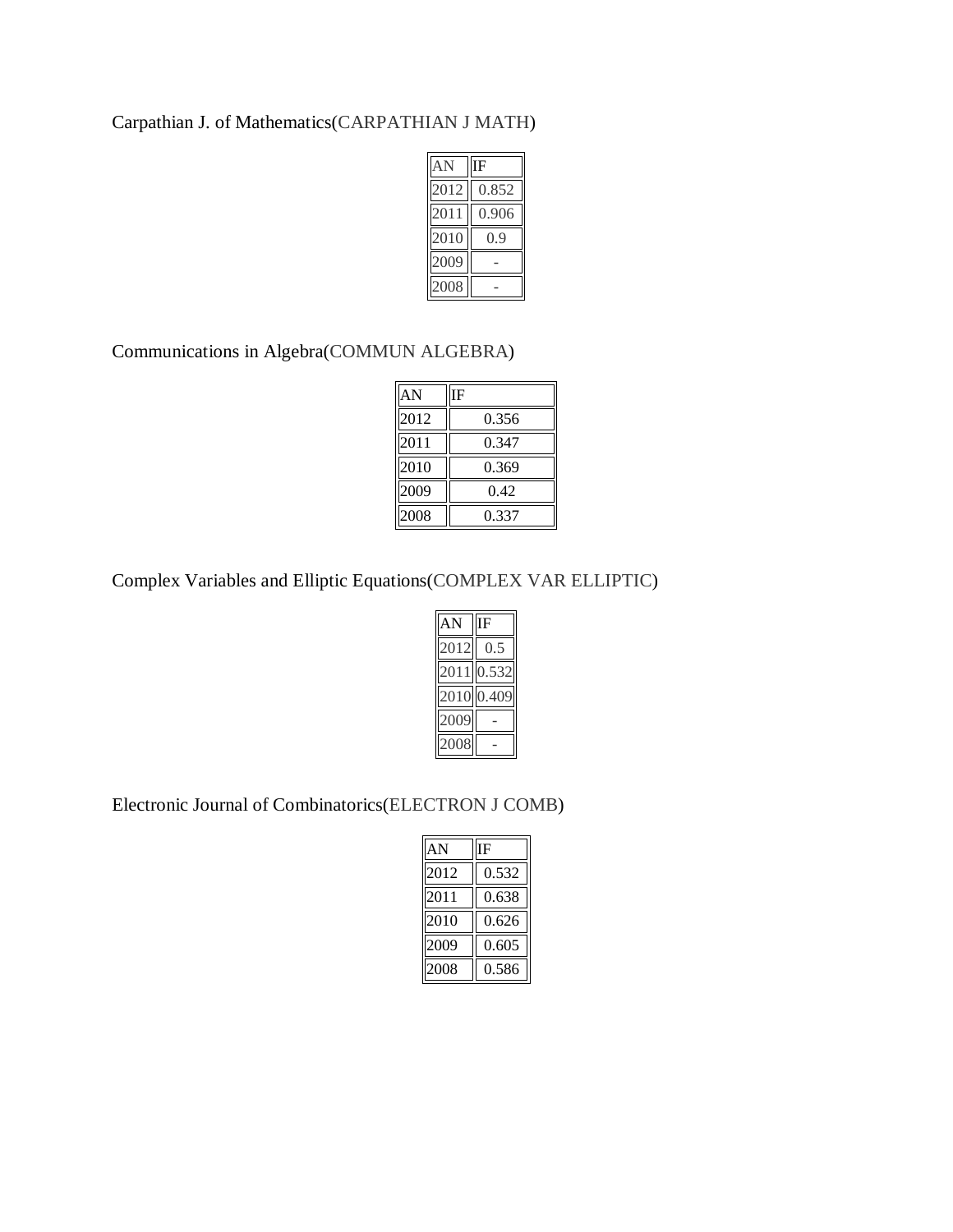Finite Fields and Their Application(FINITE FIELDS TH APP)

| AN   | ſF    |
|------|-------|
| 2012 | 0.679 |
| 2011 | 0.586 |
| 2010 | 0.737 |
| 2009 | 0.779 |
| 2008 | 0.609 |

Integral Equations and Operator theory(INTEGR EQUAT OPER TH)

| AN   | F     |
|------|-------|
| 2012 | 0.713 |
| 2011 | 0.626 |
| 2010 | 0.521 |
| 2009 | 0.477 |
| 2008 | 0.46  |

International J. of Computer Mathematics(INT J COMPUT MATH)

| AN   | IF    |
|------|-------|
| 2012 | 0.542 |
| 2011 | 0.499 |
| 2010 | 0.489 |
| 2009 | 0.478 |
| 2008 | 0.308 |

International Journal of Unconventional Computing(INT J UNCONV COMPUT)

| AN   | IF    |
|------|-------|
| 2012 | 0.431 |
| 2011 | 0.648 |
| 2010 | 0.367 |
| 2009 | 0.684 |
| 2008 |       |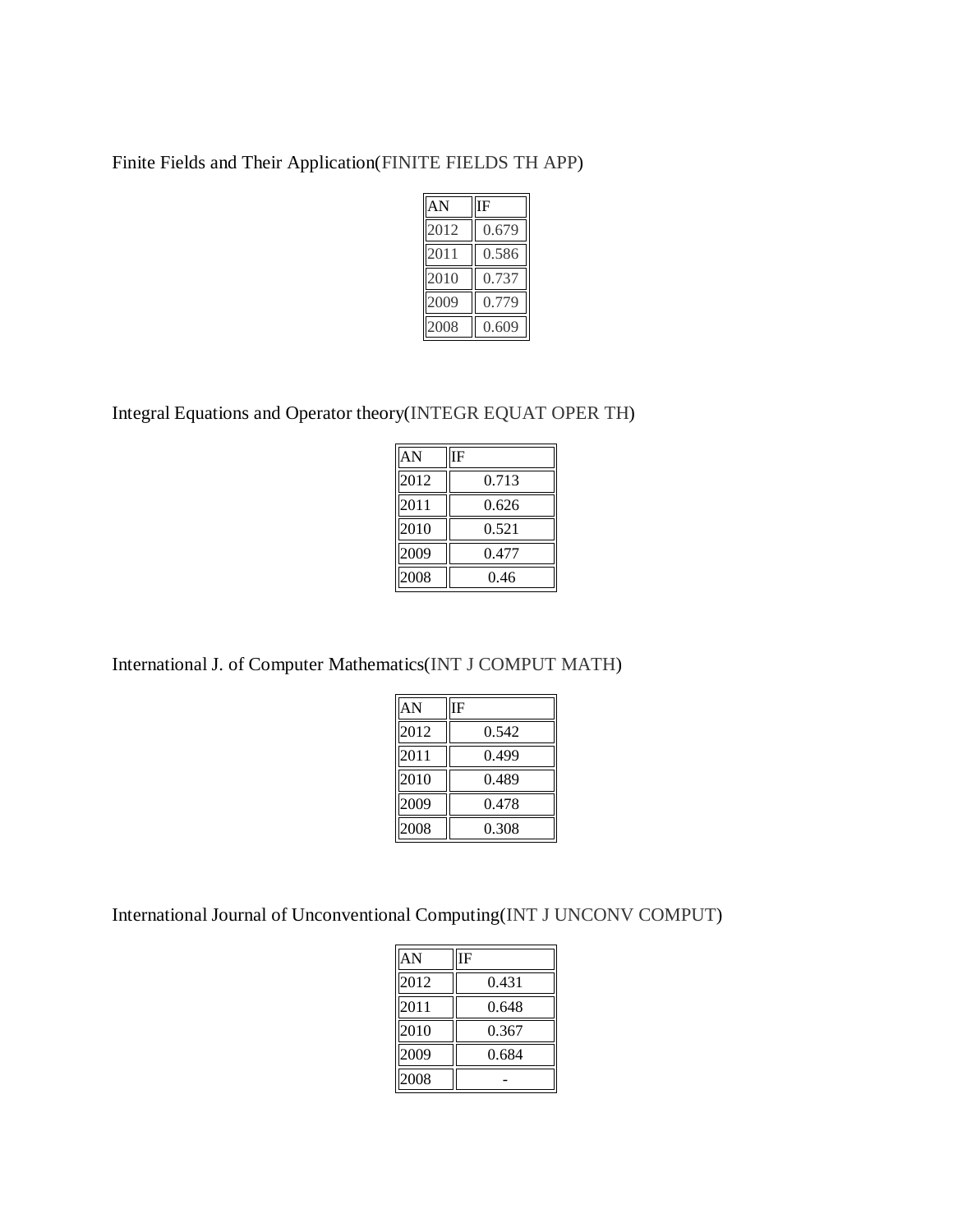Inverse Problems and Imaging(INVERSE PROBL IMAG)

| AN   | ĪF    |
|------|-------|
| 2012 | 1.138 |
| 2011 | 1.074 |
| 2010 | 1.403 |
| 2009 | 1.831 |
| 2008 | 1.119 |

Journal of Algebra(J ALGEBRA)

| AN   | ΙF    |
|------|-------|
| 2012 | 0.583 |
| 2011 | 0.613 |
| 2010 | 0.615 |
| 2009 | 0.632 |
| 2008 | 0.63  |

Journal of Commutative Algebra (J COMMUT ALGEBR)

| AN   | IF   |
|------|------|
| 2012 | 0.54 |
| 2011 |      |
| 2010 |      |
| 2009 |      |
| 2008 |      |

Journal of Functional Analysis (J FUNCT ANAL)

| $AN$   IF |              |
|-----------|--------------|
|           | 2012 1.252   |
|           | 2011 1.082   |
|           | $2010$ 1.196 |
|           | 2009 1.247   |
|           | 2008 1.063   |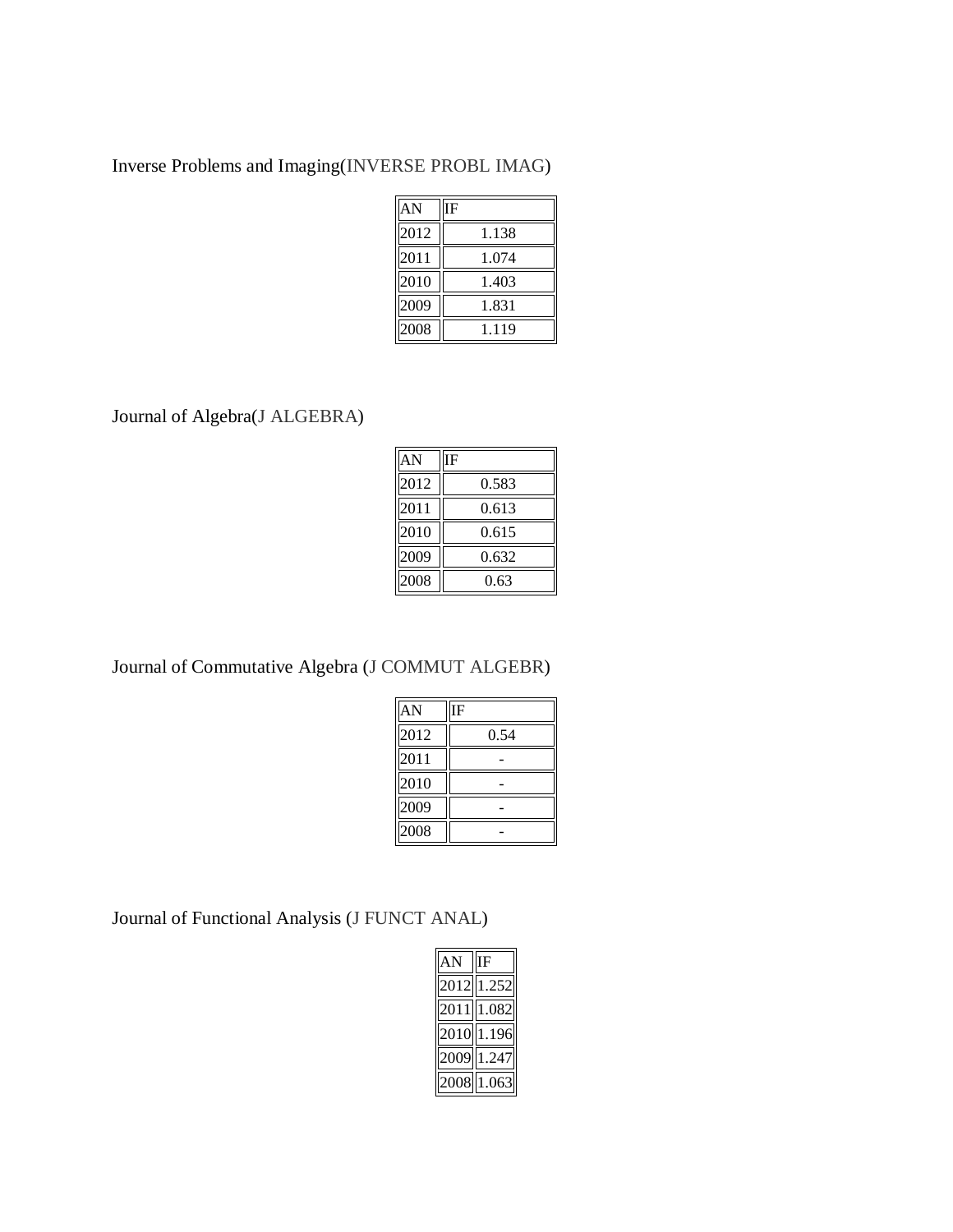Journal of Math. Analysis and Applications(J MATH ANAL APPL)

| AN   | ΙF    |
|------|-------|
| 2012 | 1.05  |
| 2011 | 1.001 |
| 2010 | 1.174 |
| 2009 | 1.225 |
| 2008 | 1.046 |

Journal of Number Theory(J NUMBER THEORY)

| AN   | IF    |
|------|-------|
| 2012 | 0.466 |
| 2011 | 0.559 |
| 2010 | 0.575 |
| 2009 | 0.507 |
| 2008 | 0.443 |

Linear and Multilinear Algebra (LINEAR MULTILINEAR A)

| $\overline{AN}$ | $\overline{\text{IF}}$ |
|-----------------|------------------------|
|                 | 2012 0.677             |
|                 | 2011 0.727             |
|                 | 2010 0.818             |
|                 | 2009 0.74              |
|                 | 2008 0.286             |

Mathematical Methods in the Applied Sciences(MATH METHOD APPL SCI)

| AN   | IF    |
|------|-------|
| 2012 | 0.778 |
| 2011 | 0.743 |
| 2010 | 0.84  |
| 2009 | 0.808 |
| 2008 | 0.717 |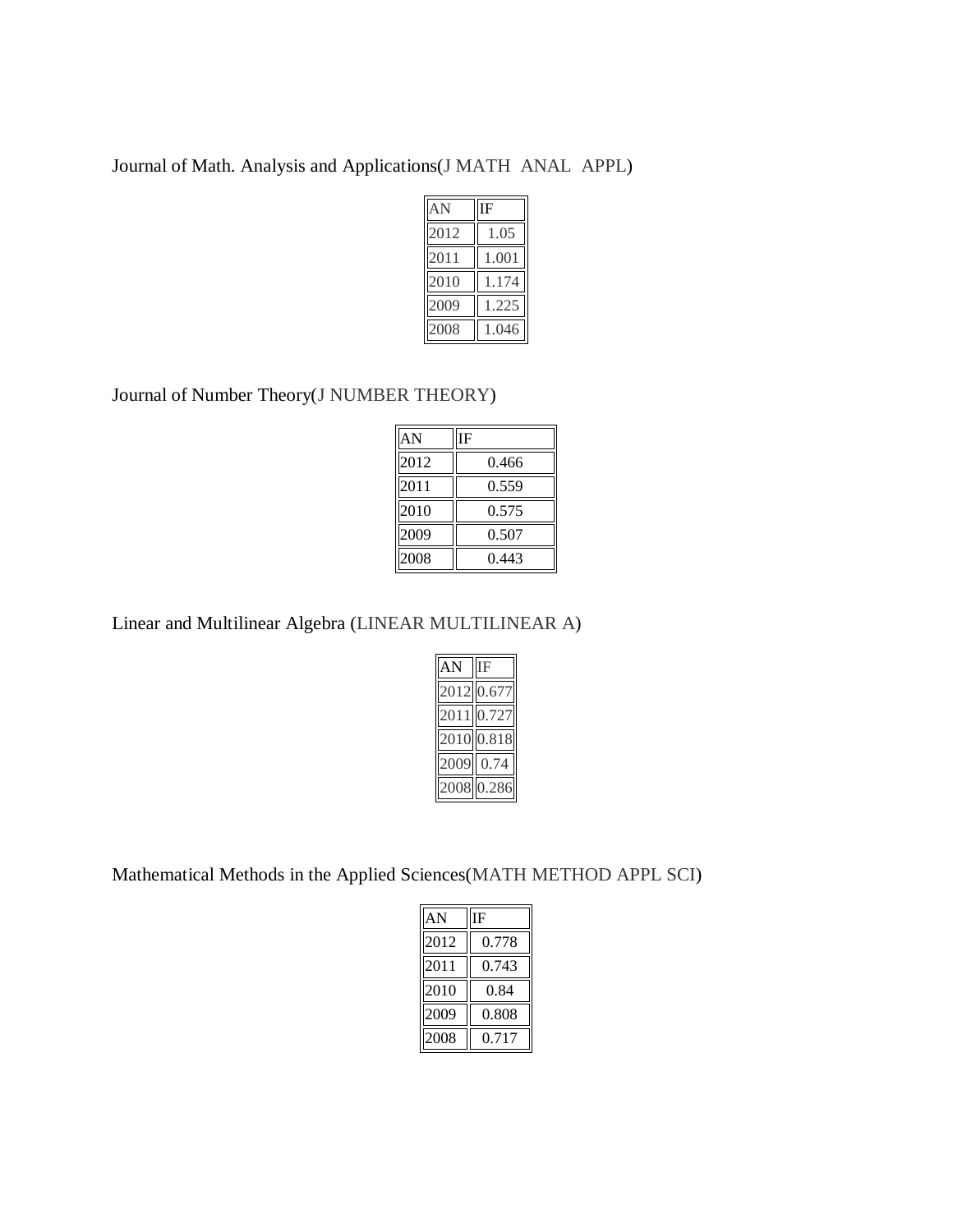Mathematical Reports(MATH REP)

| AN   | ΙF    |
|------|-------|
| 2012 | 0.098 |
| 2011 | 0.293 |
| 2010 | 0.273 |
| 2009 |       |
| 2008 |       |

Michigan Mathematical Journal(MICH MATH J)

| AN   | IF    |
|------|-------|
| 2012 | 0.6   |
| 2011 | 0.948 |
| 2010 | 0.673 |
| 2009 | 0.581 |
| 2008 | 0.562 |
|      |       |

Nonlinear Differ. Equ. Appl(NODEA-NONLINEAR DIFF)

| AN   | ΙF    |
|------|-------|
| 2012 | 0.671 |
| 2011 | 0.538 |
| 2010 | 0.77  |
| 2009 | 0.67  |
| 2008 | 0.424 |

Numerical Algorithms(NUMER ALGORITHMS)

| AN   | ΙF    |
|------|-------|
| 2012 | 1.128 |
| 2011 | 1.042 |
| 2010 | 0.784 |
| 2009 | 0.716 |
| 2008 | 0.61  |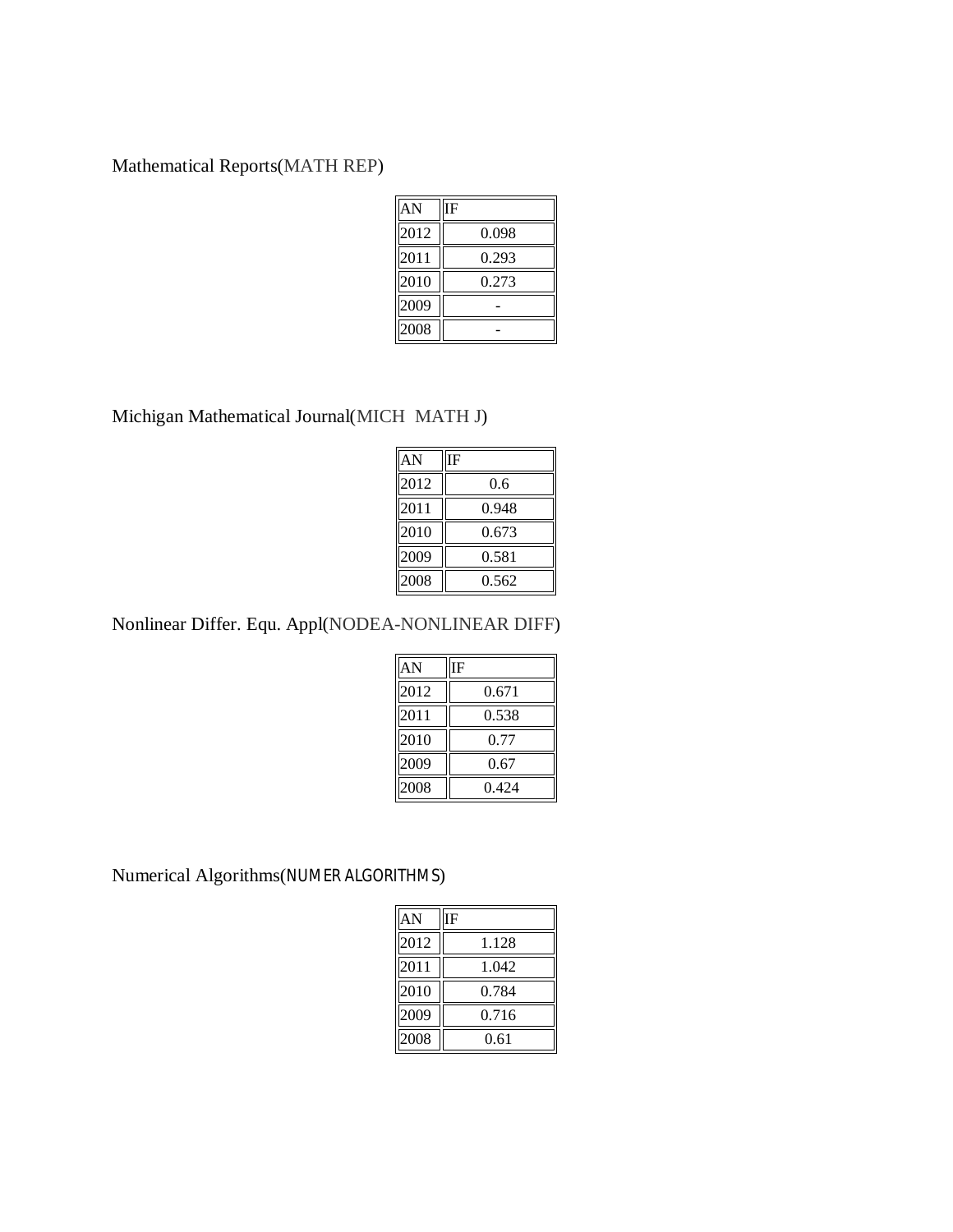Proceedings of the American Mathematical Society(P AM MATH SOC)

| AN   | ΙF    |  |
|------|-------|--|
| 2012 | 0.609 |  |
| 2011 | 0.611 |  |
| 2010 | 0.601 |  |
| 2009 | 0.64  |  |
| 2008 | 0.584 |  |

Proc. Indian Acad. Sci., Math. Sci.( P INDIAN AS-MATH SCI)

| AN   | IF    |
|------|-------|
| 2012 | 0.191 |
| 2011 | 0.165 |
| 2010 | 0.226 |
| 2009 | 0.382 |
| 2008 | 0.463 |

Publicacions Matematiques(PUBL MAT)

| AN   | IF    |
|------|-------|
| 2012 | 0.848 |
| 2011 | 0.66  |
| 2010 | 0.674 |
| 2009 | 0.432 |
| 2008 | 0.4   |

Quaestiones Mathematicae(QUAEST MATH)

| AN   | IF    |
|------|-------|
| 2012 | 0.224 |
| 2011 | 0.257 |
| 2010 | 0.412 |
| 2009 | 0.267 |
| 2008 |       |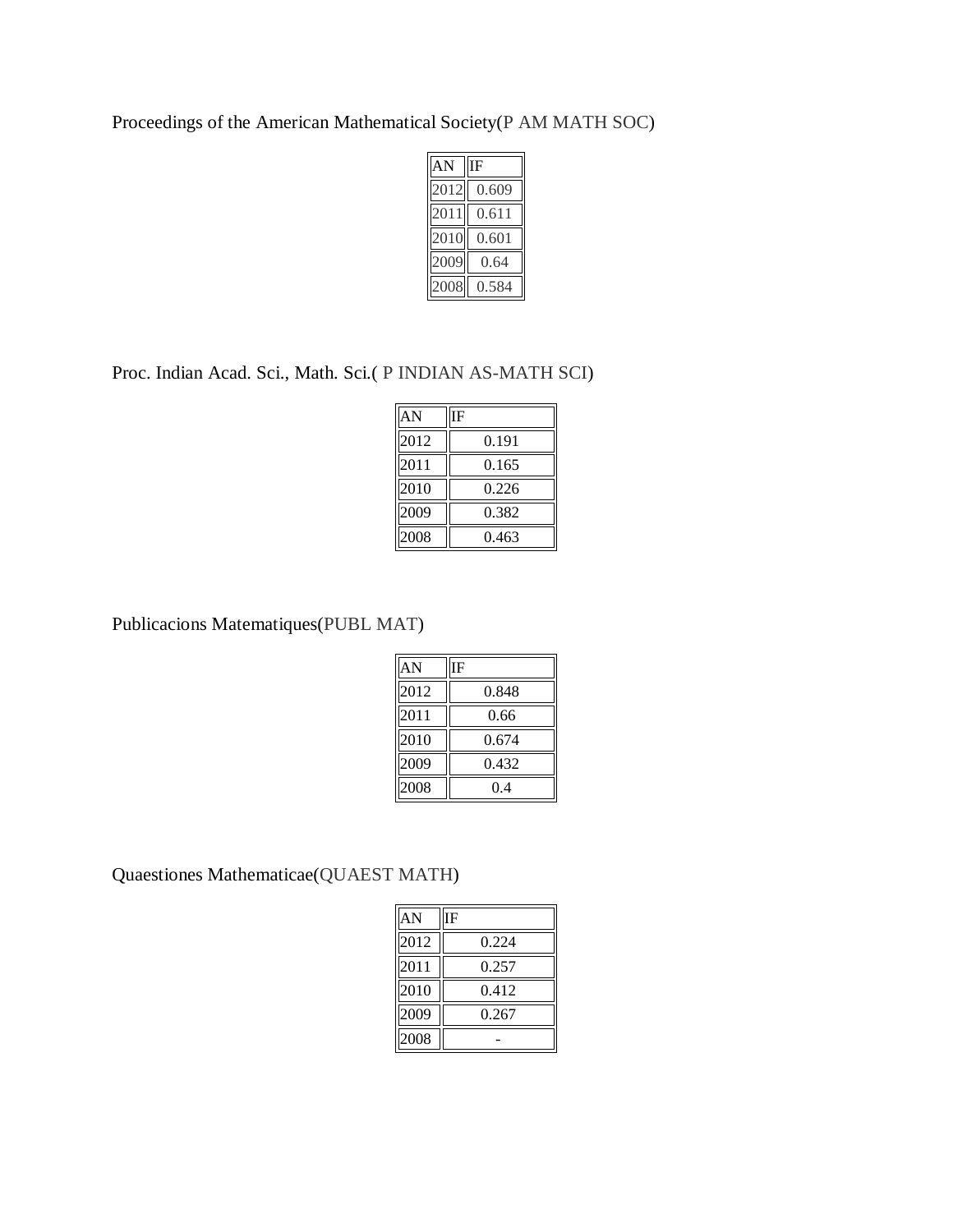## Revista de chimie(REV CHIM-BUCHAREST)

| AN   | IF    |
|------|-------|
| 2012 | 0.538 |
| 2011 | 0.599 |
| 2010 | 0.693 |
| 2009 | 0.552 |
| 2008 | 0.389 |

Romanian Reports on Physics(ROM REP PHYS)

| AN   | ĪF    |
|------|-------|
| 2012 | 1.123 |
| 2011 | 0.5   |
| 2010 | 0.494 |
| 2009 | 0.458 |
| 2008 |       |

Studia Mathematica(STUD MATH)

| AN   | IF    |
|------|-------|
| 2012 | 0.549 |
| 2011 | 0.6   |
| 2010 | 0.567 |
| 2009 | 0.645 |
| 2008 | 0.398 |

Z Angew. Math. Mech., ZAMM(ZAMM-Z ANGEW MATH ME)

| AN   | IF    |
|------|-------|
| 2012 | 0.948 |
| 2011 | 0.863 |
| 2010 | 0.831 |
| 2009 | 0.866 |
| 2008 | 0.644 |